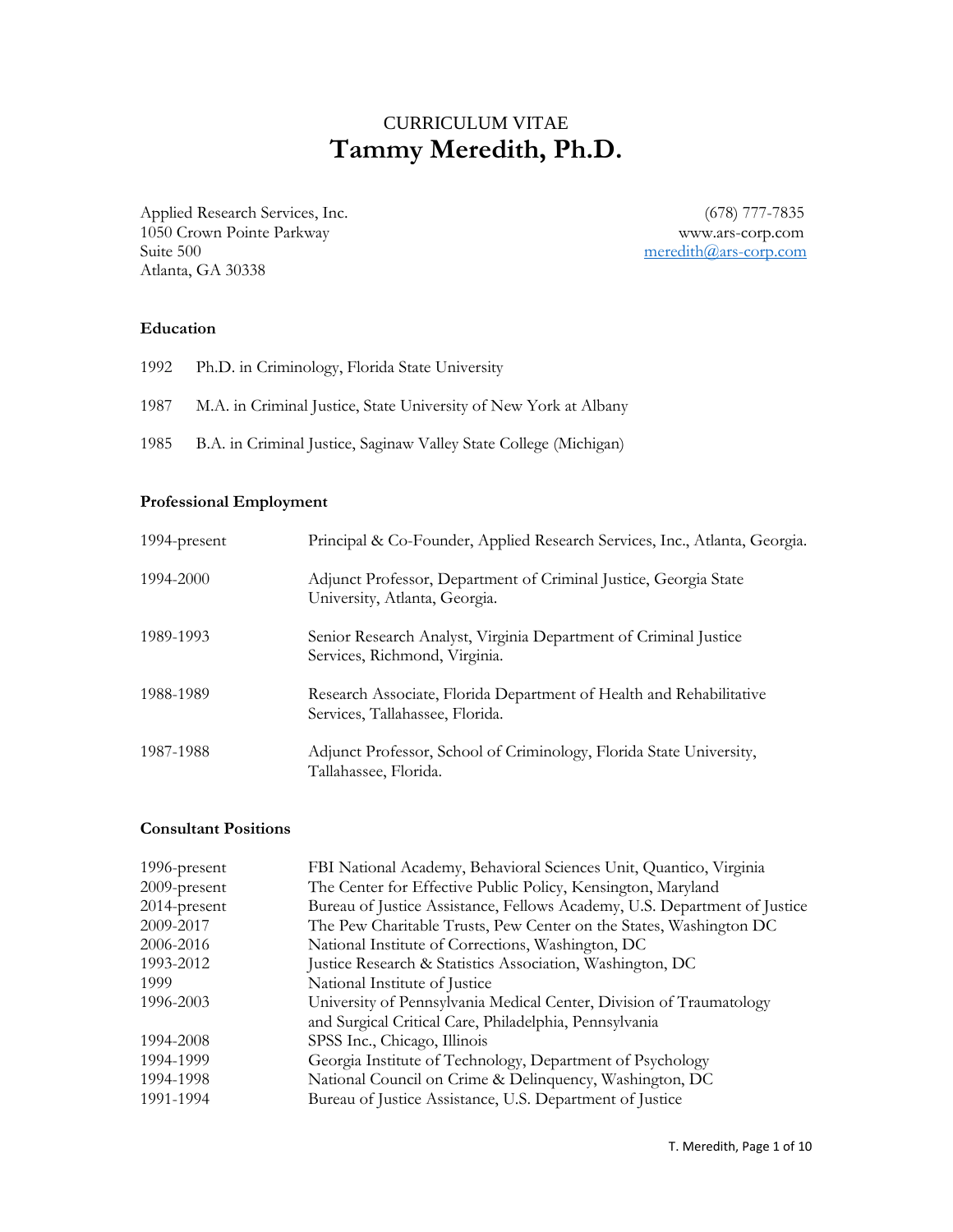### **Editorial and Peer Review Positions**

| $2009$ -present | Office of Justice Programs Grant Application Peer Reviewer |
|-----------------|------------------------------------------------------------|
| 2001-2006       | Associate Editor, Justice Research and Policy              |
| 2001-2005       | Peer Reviewer, Criminology & Public Policy                 |

#### **Federally Funded Research (as Principal/Co-Principal Investigator)**

Center for Effective Public Policy & Applied Research Services. Campus-Focused Sexual Assault Perpetration Prevention and Education Program. Funded by the U.S. Department of Justice, Office of Sex Offender Sentencing, Monitoring, Apprehending, Registering, and Tracking (SMART). 2016- 2019.

Center for Effective Public Policy & Applied Research Services. Justice Reinvestment Initiative: Maximizing State Reforms. Funded by the U.S. Department of Justice, Bureau of Justice Assistance. 2017-2019.

Applied Research Services. Identifying Violent Offenders for the Atlanta & Brookhaven Project Safe Neighborhoods Task Force. Funded by the U.S. Department of Justice. 2012, 2014-2015, 2016-2018.

Applied Research Services. Assessing the Influence of Home Visit Themes and Temporal Ordering on High-Risk Parolee Outcomes. Funded by the U.S. Department of Justice, National Institute of Justice. 2014-2016.

Center for Effective Public Policy & Applied Research Services. Criminal Justice Improvement & Recidivism Reduction through State, Local and Tribal Justice Reinvestment. Funded by the U.S. Department of Justice, Bureau of Justice Assistance. 2011-2012.

Applied Research Services. Pathways to Desistance: A Comprehensive Analysis of Juvenile Criminal Careers Using Computerized Criminal History and Administrative Data. Funded by the Georgia Statistical Analysis Center, Bureau of Justice Assistance State Justice Statistics Program. 2014-2015.

Institute for Applied Research and the Georgia Board of Pardons and Paroles. Developing Data Driven Supervision Protocols for Positive Parole Outcomes. Funded by the U.S. Department of Justice, National Institute of Justice. 2006-2009.

Applied Research Services. Identifying Violent Offenders for the Middle District of Georgia Project Safe Neighborhoods Task Force. Funded by the U.S. Attorney's Office. 2004-2008.

Applied Research Services and Georgia Department of Corrections. Moral Reconation Therapy (MRT)/Life Skills Program Evaluation. Funded by the U.S. Department of Education. 2003-2007.

Applied Research Services. Identifying Violent Offenders for the Atlanta Project Safe Neighborhoods Task Force. Funded by the U.S. Attorney's Office. 2003-2004.

Applied Research Services. Temporary Protective Order Registry and Computerized Criminal Histories (CCH) Research and Analysis Project. Funded by the Georgia Statistical Analysis Center, Bureau of Justice Assistance State Justice Statistics Program. 2003.

Applied Research Services. Uniform Crime Report and Computerized Criminal History Records Project. Funded by the Georgia Statistical Analysis Center, Bureau of Justice Assistance State Justice Statistics Program. 2002.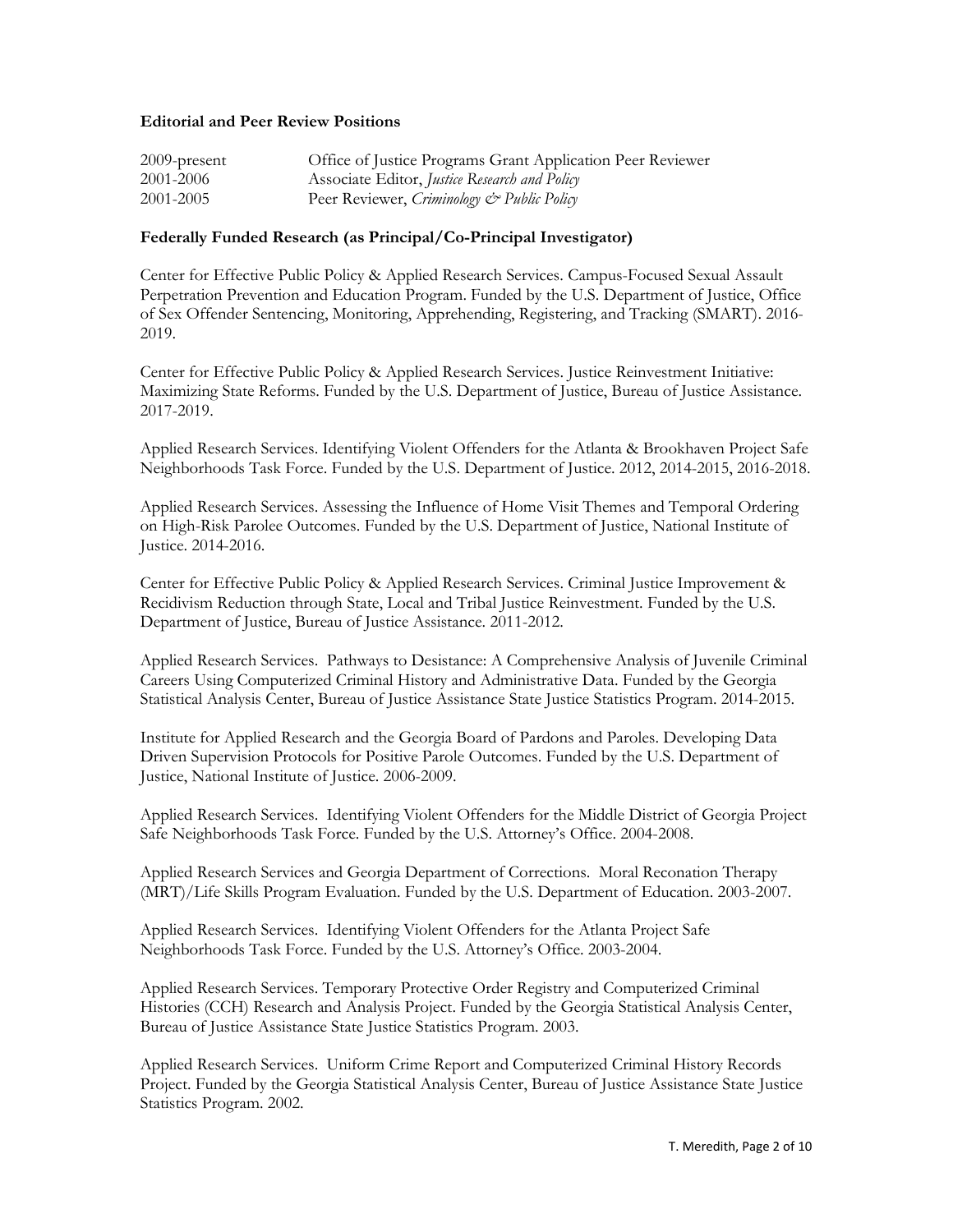Applied Research Services. Crime Mapping and Criminal History Records. Funded by the Georgia Statistical Analysis Center, Bureau of Justice Assistance State Justice Statistics Program. 2001.

Applied Research Services. An Examination of Criminal History Records in Georgia; and Georgia Uniform Crime Reports Internet Infrastructure Development. Funded by the Georgia Statistical Analysis Center, Bureau of Justice Assistance State Justice Statistics Program. 2000.

Institute for Applied Research. Georgia Substance Abuse Prevention Needs Assessment: Resource Survey. Funded by the Georgia Department of Human Resources, Division of Mental Health, Mental Retardation and Substance Abuse. 1999-2000.

Applied Research Services. Documenting Offender Accountability with Criminal History Records. Funded by the Georgia Statistical Analysis Center, Bureau of Justice Assistance State Justice Statistics Program. 1999.

Applied Research Services. Sexual Assault Case Processing. Funded by the Georgia Statistical Analysis Center, Bureau of Justice Assistance State Justice Statistics Program. 1998.

Applied Research Services. An Evaluation Design of Substance Abuse Treatment Providers. Funded by the Fulton County MHMRSA Regional Board. 1998-1999.

Applied Research Services. An Evaluation of the Michigan Emergency Pharmaceutical Program for Seniors (MEPPS). Funded by the Michigan Office of Services to the Aging. 1998-1999.

Applied Research Services. An Assessment of Victim Services in Cases of Sexual Assault. Funded by the Georgia Statistical Analysis Center, Bureau of Justice Assistance State Justice Statistics Program. 1997.

Applied Research Services. The New England Outpatient Study: Managed Care and the Evolution of Outpatient Programs. Funded by the National Institute on Alcoholism and Alcohol Abuse, subcontractor on grant to Brandeis University. 1997-1998.

Applied Research Services. Evaluation of the Fulton County Diversionary Drug Court. Funded by the U.S. Department of Justice, Office of Justice Programs. 1996-1998.

Applied Research Services. An Empirical Assessment of Drug Treatment Needs of Felony Offenders. Funded by the U.S. Department of Justice, Metro Atlanta PACT, Comprehensive Communities Program. 1996.

Meredith-Poulos, T. Development of Simulation Technology for Forecasting Local Jail Populations in Virginia. Funded by the Bureau of Justice Assistance. 1991-1994.

Meredith-Poulos, T. & Orchowsky, S. Serious Juvenile Offenders: A Study of the Certification Process. Funded by the Office of Juvenile Justice and Delinquency Prevention. 1992-1993.

Meredith-Poulos, T. & McElrath, K. Gender Bias in the Florida Juvenile and Criminal Justice Systems. Funded by the Gender Bias Study Commission of the Florida Supreme Court. 1988.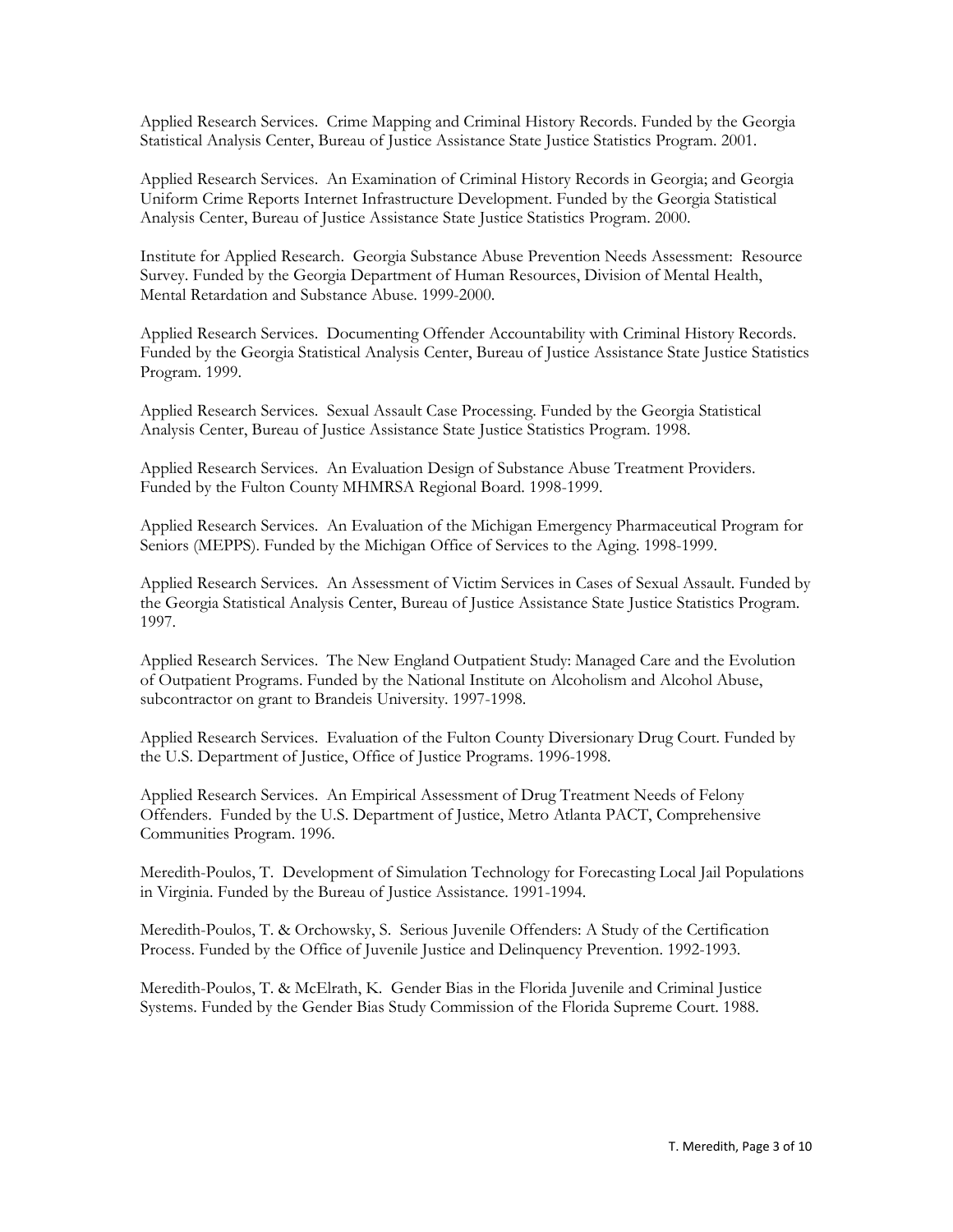Waldo, G., Blomberg, T., Akers, R., Meredith-Poulos, T. & Smith, L. Population-at-Risk Profile Study of Delinquency. Funded by the Florida Department of Education. 1988.

# **Publications**

Meredith, T., Hawk, S. R., Johnson, S., Prevost, J. P., & Braucht, G. (2020). What Happens in Home Visits? Examining a Key Parole Activity. *Criminal Justice and Behavior*, 47(5), 601-623. DOI: 10.1177/0093854820910173

Meredith, T., Bumby, K., Gilligan L., Baldwin K., Przewoznik J.P., Rider-Milkovich, H., Lee, D.S., Bossong, M., and Sniffen, C. (2019). *Enhancing Campus Sexual Assault Prevention Efforts through Situational Interventions* http://www.calcasa.org/enhancing-campus-prevention.

Finn, M., Prevost, J., Braucht, G., Hawk, S. R., Meredith, T., & Johnson, S. (2017). Home Visits in Community Supervision: A Qualitative Analysis of Theme and Tone. *Criminal Justice & Behavior*, 44(10), 1300-1316.1 DOI: 10.1177/0093854817711209

Meredith, T. (2017). Review of the book *Abusive endings: Separation and divorce violence against women*, by W. DeKeseredy, M. Dragiewicz, M., & M. Schwartz, M. (ISBN 978-0-520-28575-0). *Criminal Justice Review* Vol 43(4), 518-519. DOI: 10.1177/0734016817737137.

Meredith, T, Speir, J. & Johnson, S. (2007). Developing and Implementing Automated Risk Assessments in Parole. *Justice Research and Policy*, 9(1), 1-24.

Braucht, G., Prevost, J. & Meredith, T. (2004). *Automating Offender Risk Assessment*, National Institute of Corrections Topics in Community Corrections.

Speir, J. & Meredith, T. (2002). The New Penology: Managing Prison Populations in the 21<sup>st</sup> Century, *Encyclopedia of Crime & Punishment*, 3,1220-1223.

Richmond, T., Kauder, D., Neville, S. & Meredith, T. (2002). Characteristics and Outcomes of Serious Traumatic Injury in Older Adults*. Journal of the American Geriatrics Society*, 50(2), 215-222.

Meredith, T, Speir, J. & Johnson, S. (2000). Using Research to Improve Services for Victims of Sexual Assault, *Justice Research and Policy*, 2(2), 1-17.

Johnson, S. & Meredith, T. (2000). Sexual Assault in Georgia – Victim Services and Offender Accountability, *JRSA The Forum*, 18(1).

Duncan, R., Speir, J. & Meredith, T. (1999). An Overlay of the North Carolina Structured Sentencing Guidelines on the 1996 Georgia Felony Offender Population, *Justice Research and Policy*: 1,2.

Duncan, R., Speir, J. & Meredith, T. (1998). *A Case Study: The Effect of Adopting North Carolina's Sentencing Guidelines in Georgia*, Georgia Public Policy Foundation.

Meredith-Poulos, T. & Doerner, W.G. (1996). Women in Law Enforcement: The Distribution of Females in Florida Police Agencies. *Women & Criminal Justice*, 8, 19-33.

Meredith-Poulos, T. & Orchowsky, S. (1994). Serious Juvenile Offenders: Predicting the Probability of Transfer to Criminal Court. *Crime and Delinquency*, 40, 3-17.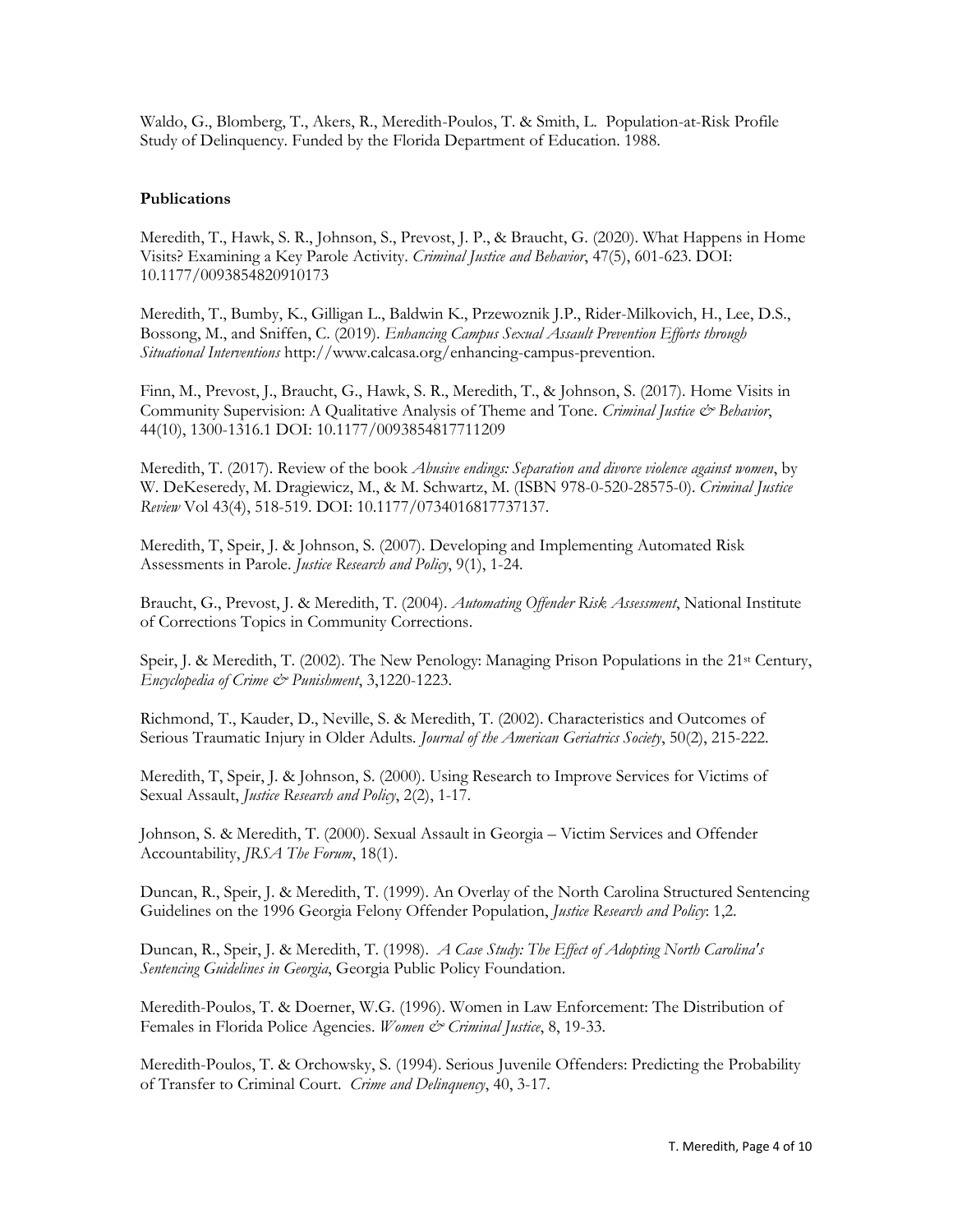Meredith-Poulos, T. (1993). A Woman's Place is on Patrol: Female Representation in Municipal Police Departments, in D. Zahm (Ed.) *Academically Speaking...*. Tallahassee: Criminal Justice Executive Institute.

Kauder, N.B. & Meredith-Poulos, T. (1992). A Demonstration Analysis Using Felony Drug Offender Processing Data, in *Demonstration Analyses (A Special Report of the National Consortium to Assess State Drug Control Initiatives)*. Washington, D.C.: U.S. Department of Justice.

### **Presentations**

*Beyond Asking Questions: Mapping Tools Lead to Environmental Prevention Strategies.* Presented at the National Discussion on Sexual Assault and Sexual Harassment at America's Colleges, Universities and Service Academy, U.S. Naval Academy, Annapolis Maryland. Apr 2019.

*Brookhaven Project Safe Neighborhoods 2016 – 2018 Results.* Presented with S.R. Hawk, S. Johnson, and M. Murray at the American Society of Criminology annual conference, Atlanta, Georgia. Nov 2018*.*

*Situational Prevention: A New Approach to Comprehensive Campus Sexual Violence Prevention.* Presented at the Campus Prevention Network Annual Summit, New Orleans, Louisiana. Jun 2018.

*Situational Prevention: Three Campuses Share a new Approach to Comprehensive Sexual Violence Prevention.*  Presented with D. Lee, H. Rider-Milkovich, and M. Bossong at the NASPA Strategies Conference, Portland, Oregon. Jan 2018.

*A Hospital and Police Department Coordinated Violence Interruption Program in Atlanta.* Presented with S.R. Hawk at the American Society of Criminology annual conference, Philadelphia, Pennsylvania. Nov 2017.

*New Methodologies for Capturing Student Experiences: The Williams College Case Study*. Presented at the Columbia University Reframing Gendered Violence Series, New York, New York. Oct 2017.

*Home Visits in Probation and Parole: New Research on Their Purpose, Goals, and Effectiveness.* Presented with J. Prevost at the 42nd Annual American Probation and Parole Association Training Institute, New York, New York. Sep 2017.

Pathways to Desistance: Examining Juvenile-to-Adult Criminal Careers in Georgia. Presented at the NCJRA 2017 National Forum on Criminal Justice, Long Beach, California. Aug 2017.

*The Role of Risk Assessment in Parole Decision Making: Understanding the Science of Risk Assessment.* A preconference seminar with the National Parole Resource Center at the Association of Paroling Authorities International Annual Conference, Vancouver, British Columbia. Apr 2017.

*Identifying Chronic Violent Offenders.* Presented at the Project Safe Neighborhoods Research Partner Orientation Course, Denver, Colorado. Apr 2017.

*Sexual Offender Recidivism in Georgia: Predictors and Outcomes.* A poster session with K. Baldwin & C. Osborn presented at the Association for the Treatment of Sexual Abusers (ATSA) Annual Conference, Orlando, Florida. Nov 2016.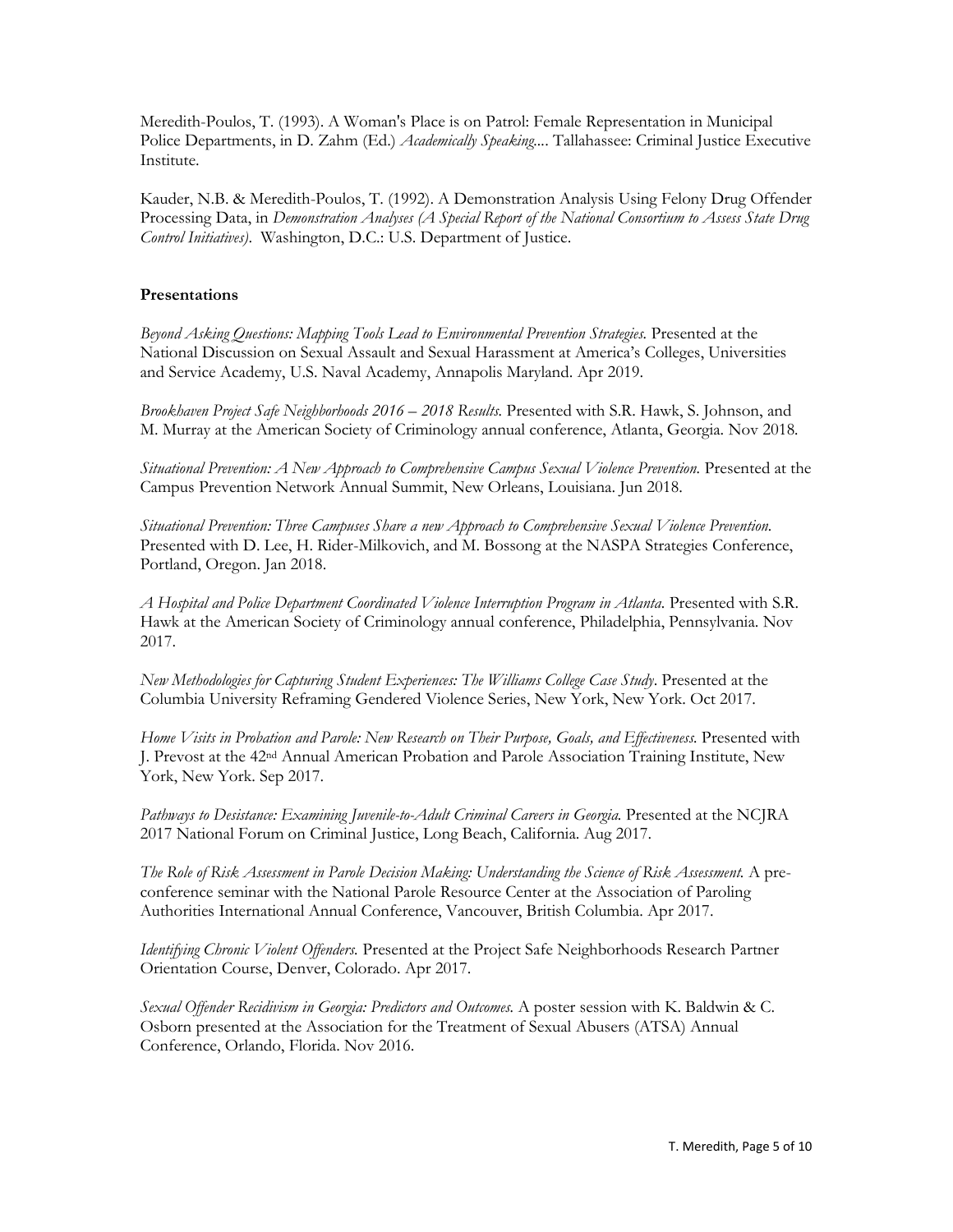*Probation Innovation: Empowering POs Through Administrative Sanctions.* Presented with K. Zaft and V. Covington at the American Probation and Parole Association Winter Training Institute, Atlanta, Georgia. Feb 2016.

*Risk Assessment and Recidivism.* Presented at the BJA Smart Suite Research Practitioner Fellows Academy, Washington DC, Feb 2016, July 2015.

*Supervision Intensity on Parole Failures: The Role of Home Visits* Presented with S.R. Hawk at the American Society of Criminology Annual Conference, New Orleans, Louisiana. Nov 2016.

*Research CAN Influence Policy! Thoughts from a Recovering Academic.* University of South Carolina J.P. Strom/Rick Rescorla Justice Leadership Lecture, Columbia, South Carolina. November 2015.

*Maximize Prison Counselor Time with Inmates: Use Institutional Data to Automate Inmate Classification.*  Presented at the American Society of Criminology Annual Conference, Washington DC. Nov 2015. *Turning Administrative Records into Research Data.* A Pre-Conference Workshop Presented at the Bureau of Justice Statistics/Justice Research & Statistics Association National Forum on Criminal Justice, Atlanta, Georgia. Aug 2015.

*Stop the Redundant Interviews! Using Institutional Data to Predict Inmate Risk & Needs.* Presented at the American Society of Criminology Annual Conference, San Francisco, CA. Nov 2014.

*Professional Development Panel: Women in Criminology and Criminal Justice as Academics and Practitioners.*  Presented at the American Society of Criminology Annual Conference, San Francisco, CA. Nov 2014.

*Professional Development: Research Careers in Law Enforcement.* Presented at the American Society of Criminology Annual Conference, Atlanta, GA. Nov 2013.

*Estimating Individual-Level Recidivism Risk and Medical Research Survival Techniques.* Presented at the American Society of Criminology Annual Conference, Washington D.C. Nov 2011.

*Assessing Offender Risk.* Presented at the Bureau of Justice Statistics/Justice Research & Statistics Association Annual Conference, St. Louis, Missouri. Oct 2009.

*Gun Arrests: 20 Years of Georgia History.* Presented at the Bureau of Justice Statistics/Justice Research & Statistics Association Annual Conference, Portland, Oregon. Oct 2008.

*Developing Data-Driven Supervision Protocols for Positive Parole Outcomes.* Presented at the National Institute of Justice Evaluation Conference, Washington DC. Jul 2008.

*Developing Data-Driven Supervision Protocols for Positive Parole Outcomes.* Presented at the American Society of Criminology Annual Conference, Atlanta, Georgia. Nov 2007.

*Gender-Specific Risk Assessment in Parole.* Presented at the Bureau of Justice Statistics/Justice Research & Statistics Association Annual Conference, Pittsburg, Pennsylvania. Oct 2007.

*The Impact of Meth on Georgia's Criminal Justice System.* Presented at the Bureau of Justice Statistics /Justice Research & Statistics Association Annual Conference, Denver, Colorado. Oct 2006.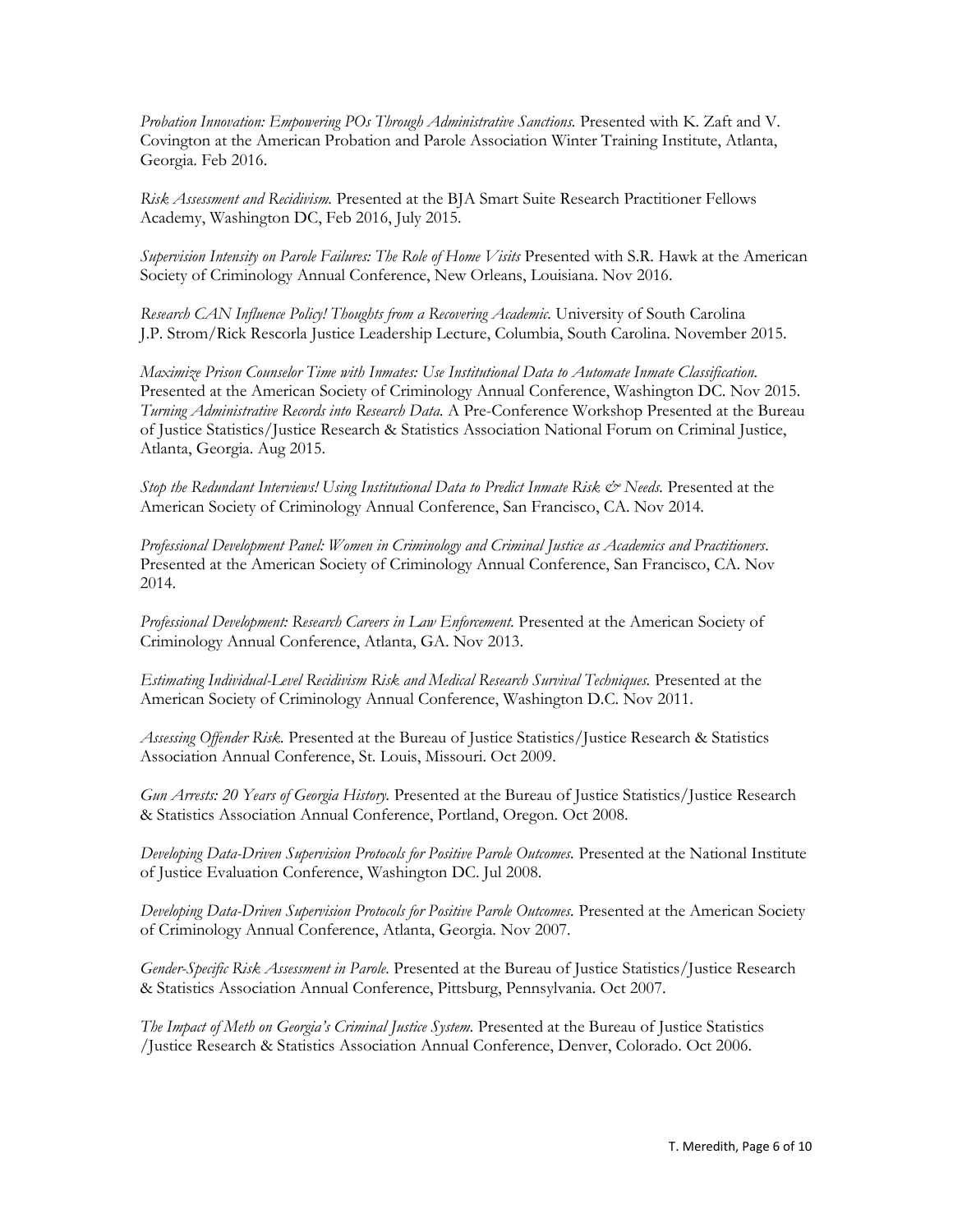*Secure Web Sites for Project Safe Neighborhoods Initiatives*. Presented at the Bureau of Justice Statistics/Justice Research & Statistics Association Annual Conference, St. Petersburg, Florida. Oct 2005.

*Using Computerized Criminal History Records to Validate UCR Arrest Statistics*. Presented at the American Society of Criminology Annual Conference, Nashville, Tennessee. Nov 2004.

*Innovative Technologies for Criminal Justice Research*. Presented at the Bureau of Justice Statistics/Justice Research & Statistics Association Annual Conference, Seattle, Washington. Oct 2004.

*Validating UCR Arrest Statistics Using Computerized Criminal History Records*. Presented at the Bureau of Justice Statistics/Justice Research & Statistics Association Annual Conference, Seattle, Washington. Oct 2004.

*Innovative Strategies: Identifying Chronic Offenders.* Presented at the Annual Project Safe Neighborhoods (PSN) Conference, Kansas City, Jun 2004.

*Assessing Risk Among Georgia Parolees*. Presented at the International Association of Paroling Authorities 2004 National Conference, Savannah, May 2004.

*Identifying Chronic Offenders.* Presented at the Specialized Workshop for PSN Coordinators & Research Partners, New Orleans, January 2004 and San Diego, Feb 2004.

*Data-Driven Strategies to Combat Gun Crime: The Atlanta PSN.* Presented at the Bureau of Justice Statistics/Justice Research & Statistics Association Annual Conference, San Francisco, California. Oct 2003.

*Real-Time Automated Parole Risk Assessment: Confirming the Importance of Dynamic Predictors of Risk.* Presented with Sharon Johnson at the 54rd American Society of Criminology Annual Conference, Chicago, Illinois. Nov 2002.

*Sex Offender Recidivism.* Presented with John Speir at the 8th Annual Georgia Victim's Conference. May 2002.

*Automated Parole Risk Assessment Instruments*. Presented with Sharon Johnson at the 53rd American Society of Criminology Annual Conference, Atlanta, Georgia. Nov 2001.

*Measuring Sex Offender Accountability: The Research Potential of Sex Offender Registry Data.* Presented at the Bureau of Justice Statistics/Justice Research & Statistics Association Annual Conference, New Orleans, Louisiana. Oct 2001.

*How to Conduct Policy Relevant Research Using Criminal History Records Data.* A Workshop conducted with John Speir at the Bureau of Justice Statistics/Justice Research & Statistics Association Annual Conference, New Orleans, Louisiana. Oct 2001.

*Using Criminal History Records to Define Sex Offender Criminal Careers.* Presented with John Speir at the 7<sup>th</sup> Annual Georgia Victim's Conference. May 2001.

*Sexual Assault Research in Georgia.* Presented at Ohio Criminal Justice Coordinating Council Conference *Envisioning Local Responses to Violence Against Women,* Bowling Green, Ohio. Apr 2001.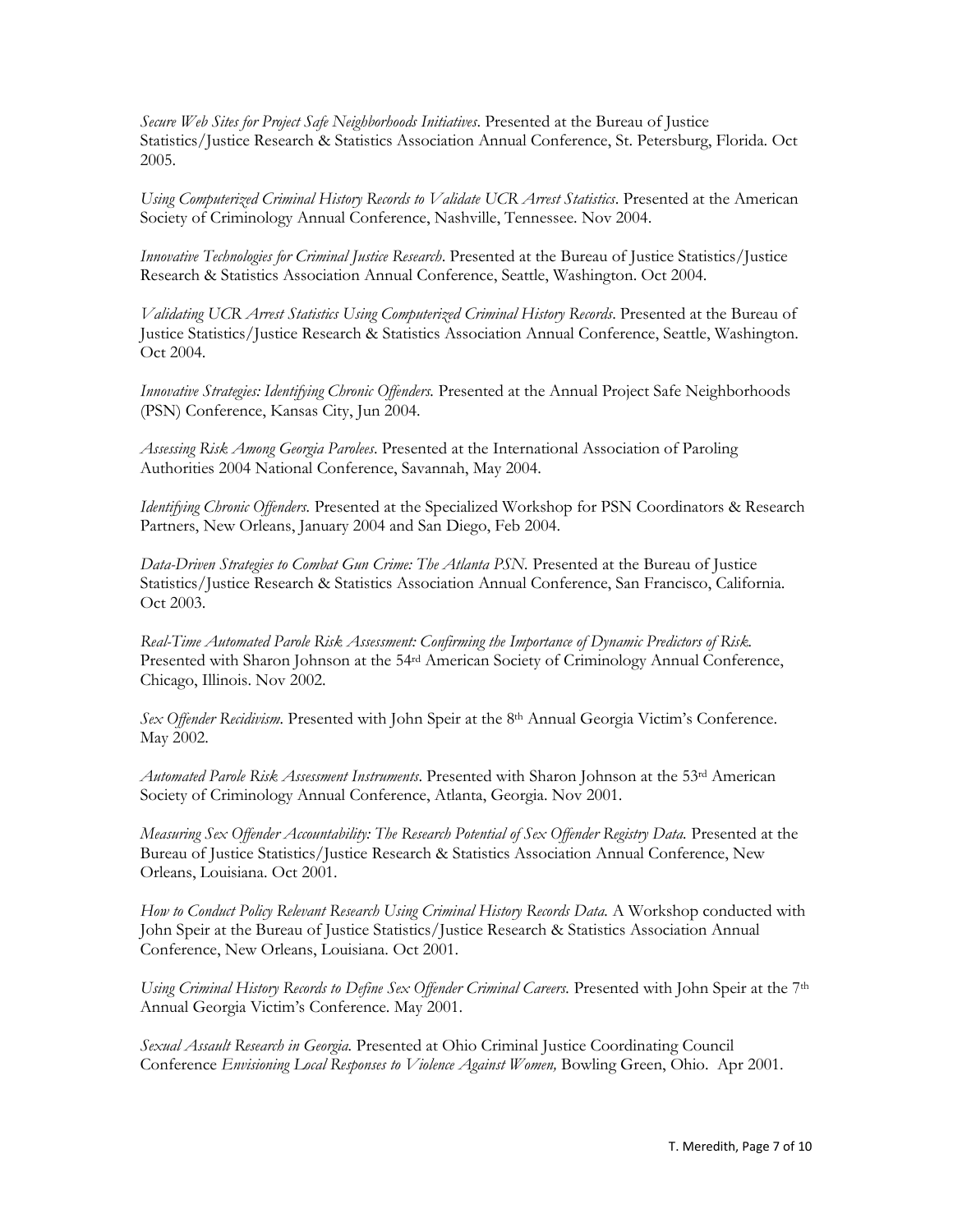*Using Research to Improve Services for Victims of Sexual Assault*. Presented at the Bureau of Justice Statistics/Justice Research & Statistics Association Annual Conference, Minneapolis, Minnesota. Nov 2000.

*Documenting Program Success: Using Data to Assist in Securing Program Funding When Federal Funds Run Out*. Presented with John Speir at the 7th Annual Georgia Victim's Conference. May 31, 2000.

*The Georgia Statewide Sexual Assault Survey and Sexual Assault Offender Accountability Study*. Presented with John Speir to the Statistical Analysis Center Committee at the Criminal Justice Coordinating Council Meeting, Tybee Island, Georgia. Nov 1999.

*Assessing Sexual Assault Victim Services Programs: Lessons for Evaluation Planning*. Presented at the Bureau of Justice Statistics/Justice Research & Statistics Association National Conference, Baltimore, Maryland. Sep 1999.

*Assessing Sexual Assault Victims Programs*. Presented at the National Institute of Justice Annual Conference on Criminal Justice Research and Evaluation, Washington, DC. Jul 1999.

*Documenting Program Success: Using Data to Assist in Securing Program Funding When Federal Funds Run Out.* Presented at the Sixth Annual Georgia Victims Conference. Atlanta, Georgia. June 1999. *STOP Violence Against Women Grants*, national evaluation panel participant for the Violence Against Women Office Project, Center for Effective Public Policy, Washington, DC. Apr 1999.

*Update on Georgia's Statewide Sexual Assault Survey*, presented to the Georgia Criminal Justice Coordinating Council, Forsyth, Georgia. Nov 1998.

*The Power of Survey Research*, presented at the Bureau of Justice Statistics/Justice Research & Statistics Association National Conference, San Diego, California. Sep 1998.

*Evaluating Domestic and Sexual Violence Interventions and Treatment Programs*, panel moderator at the Bureau of Justice Statistics/Justice Research & Statistics Association National Conference, San Diego, California. Sep 1998.

*Results from the Atlanta Community Court Feasibility Study*, presented to the Atlanta Criminal Justice Coordinating Council, Atlanta, Georgia. Feb 1998.

*Community-Focused Courts*, national panel participant for the National Center for State Courts, Phoenix, Arizona. Feb 1998.

*Preparing & Assessing Statistical Projections; a National Institute of Justice Workshop*, presented at the National Workshop on Prison Population Projection and Forecasting: Managing Capacity, Washington, DC. Dec 1997.

*Using Time Series Analysis to Make Policy Decisions*, presented at the Bureau of Justice Statistics/Justice Research & Statistics Association National Conference, Miami, Florida. Oct 1997.

*Advanced Statistical Analysis: Time Series Analysis & Forecasting Criminal Justice Trends*. Presented at the International Association of Crime Analysts Annual Conference. Oct 1997 (Milwaukee) and Sept 1996 (Richmond).

*Evaluating Drug Diversion and Drug Court Programs*. Presented at the National Association of Pretrial Services Annual Conference, Snowbird, Utah. Oct 1996.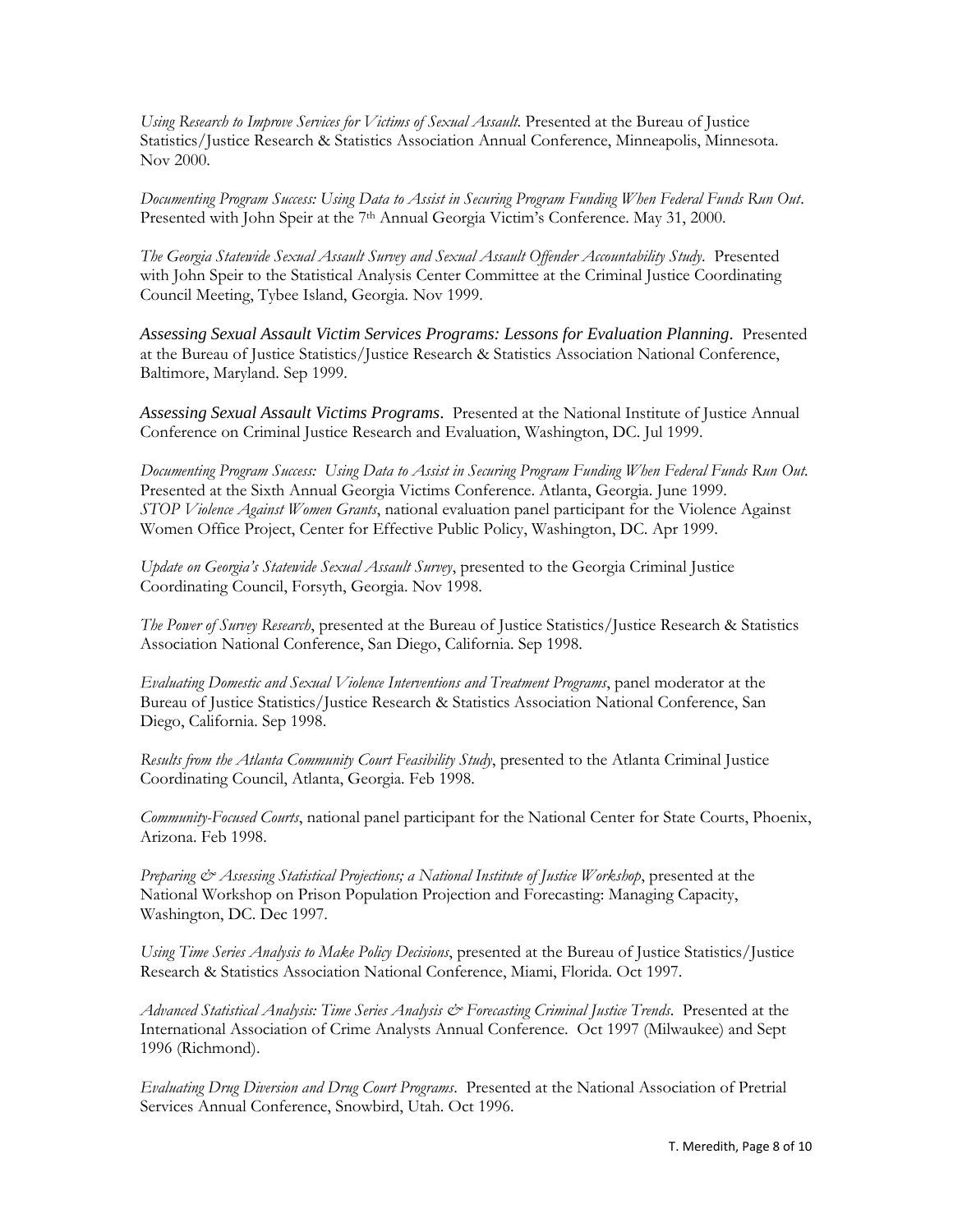*Describing Offenders & Assessing Need*, presented at the Metropolitan Atlanta Drug Court Training Conference, Atlanta, Georgia. Oct 1996.

*Drug Court Implementation Issues: Integrating Treatment and Adjudication Philosophies,* with J. C. Speir*.* Presented at the Annual Meetings of the American Society of Criminology, Boston, Massachusetts. Nov 1995.

*Methods for Forecasting Criminal Justice Populations.* Presented at the Bureau of Justice Statistics/Justice Research & Statistics Association National Conference, Philadelphia, Pennsylvania. Oct 1995.

*Advanced Statistical Analysis: Multiple Regression Techniques in Criminal Justice Research*. A Pre-Conference Seminar at the Bureau of Justice Statistics/Justice Research & Statistics Association National Conference, Philadelphia, Pennsylvania. Oct 1995.

*Legal Intervention with Substance Abusers: The Atlanta Drug Court*. Presented at the Third Annual Southeastern Regional Addition Conference, Lake Lanier Islands, Georgia. Aug 1995.

*Designing a Drug Court: The Atlanta Experience*. Presented at the American Cities Against Drugs Conference, Atlanta, Georgia. May 1995.

*Drug Court Implementation Issues: Integrating Treatment and Adjudication Philosophies,* with J. C. Speir*.* Presented at the Annual Meetings of the American Society of Criminology, Boston, Massachusetts. Nov 1995.

*Methods for Forecasting Criminal Justice Populations.* Presented at the Bureau of Justice Statistics/Justice Research & Statistics Association National Conference, Philadelphia, Pennsylvania. Oct 1995.

*Advanced Statistical Analysis: Multiple Regression Techniques in Criminal Justice Research*. A Pre-Conference Seminar at the Bureau of Justice Statistics/Justice Research & Statistics Association National Conference, Philadelphia, Pennsylvania. Oct 1995.

*Legal Intervention with Substance Abusers: The Atlanta Drug Court*. Presented at the Third Annual Southeastern Regional Addition Conference, Lake Lanier Islands, Georgia. Aug 1995.

*Designing a Drug Court: The Atlanta Experience*. Presented at the American Cities Against Drugs Conference, Atlanta, Georgia. May 1995.

*Community Organization and the Development of the Fulton County Drug Court*, with J.C. Speir. Presented at the Technical Assistance Workshop, Georgia Supreme Court Committee on Substance Abuse and the Courts, Atlanta, Georgia. Mar 1995.

*The Impact of Victim-Offender Interactions on the Sentencing Behavior of Judges in Cases of Sexual Assault*. Presented at the Annual Meetings of the American Society of Criminology, Miami, Florida. Nov 1994.

*Advanced Statistical Analysis: Multiple Regression Techniques in Criminal Justice Research*. A Pre-Conference Seminar at the BJS/JRSA National Conference, Atlanta, Georgia. Oct 1994.

*Advanced Statistical Analysis: Time Series Analysis & Forecasting Criminal Justice Trends*. A Post-Conference Seminar at the Bureau of Justice Statistics/Justice Research & Statistics Association National Conference, Atlanta, Georgia. Oct 1994.